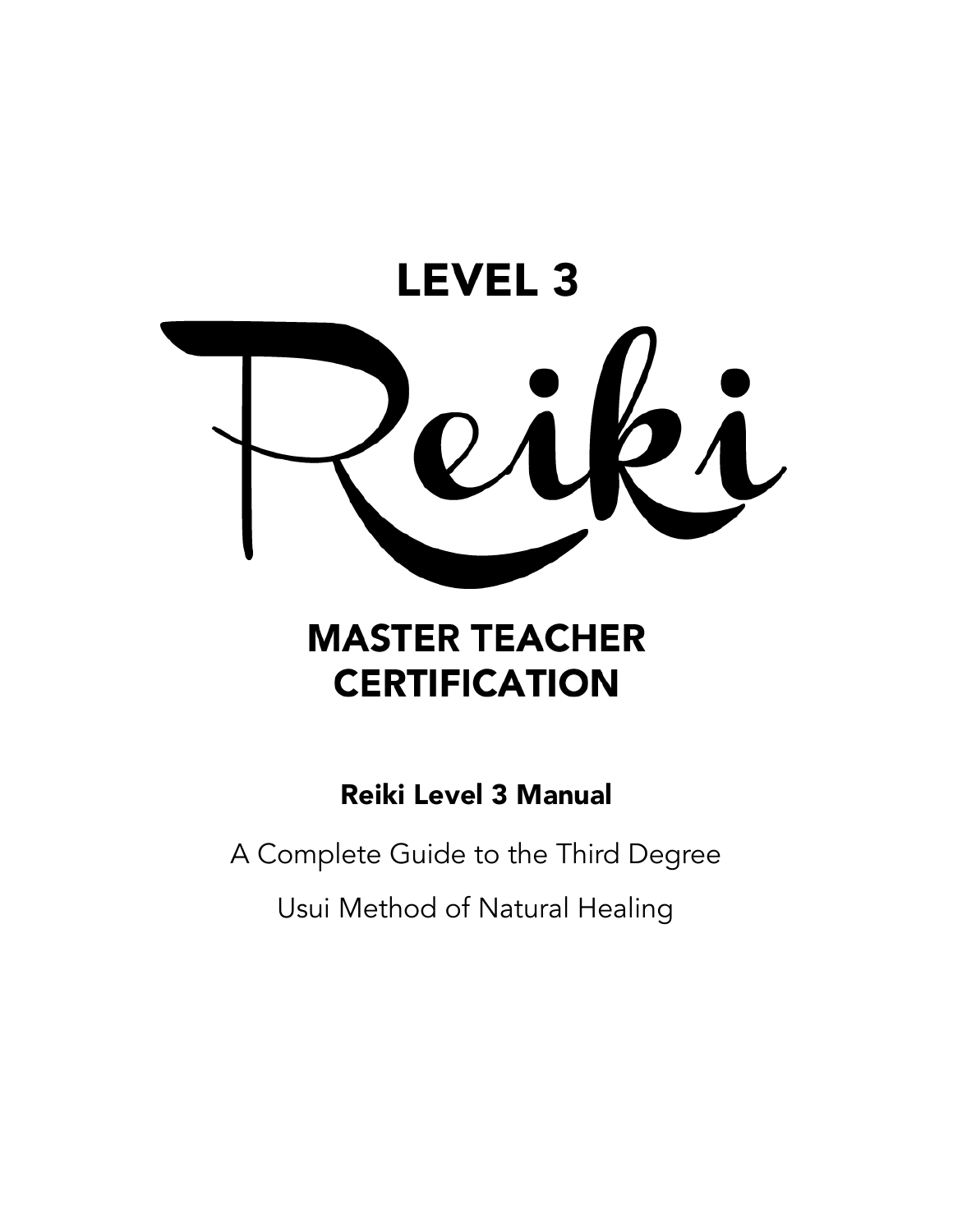Reiki Level 3 Manual

# © Copyright Notice

Reiki Level 3 Manual: A Complete Guide to the Third Degree Usui Method of Natural Healing

No part of this publication may be reproduced, stored in a retrieval system, or transmitted in any form or by any means, electronic, mechanical, photocopying, recording, scanning, or otherwise, without prior written permission of the Publisher.

Copyright © 2014 | All Rights Reserved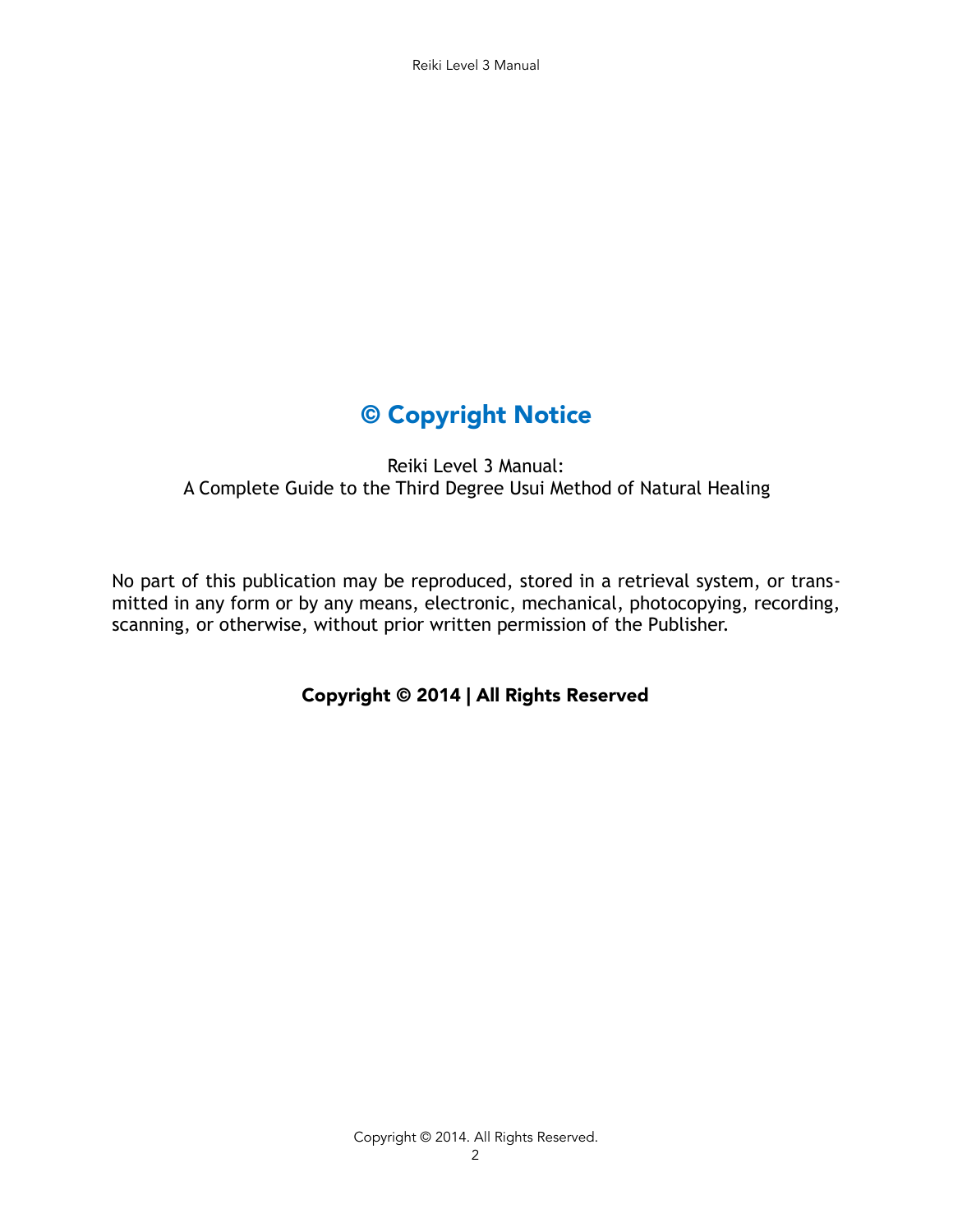## Authors & Publishers Disclaimer

Reiki is an ancient form of healing that is practised by the authors and numerous practitioners around the world. The information and techniques in this book do not constitute medical advice. Healing and medicine are two very different disciplines. You should always remember to seek medical advice from a qualified doctor or practitioner in the case of serious illness. While all suggested treatments are offered in good faith, the author and publisher cannot accept responsibility for any illness arising out of the failure by the reader/individual to seek medical advice from a qualified doctor or medical practitioner.

# Important Note to the Reader/Student

The purpose of this book is to give the reader a step by step guide to the teachings and disciplines associated with Third Degree Usui Reiki. We have purposely kept the information concise so the reader can quickly and easily understand and apply Reiki.

Wherever possible we have avoided adding personal beliefs that may differ from the traditional teachings of Dr Mikao Usui. The knowledge and information contained in this book is based on the original **Shiki Ryoho** Method of Healing developed by **Dr** Usui over two hundred years ago.

If you desire to use the teachings contain within this book to heal yourself and others you must first have received the necessary attunements from a Reiki Master.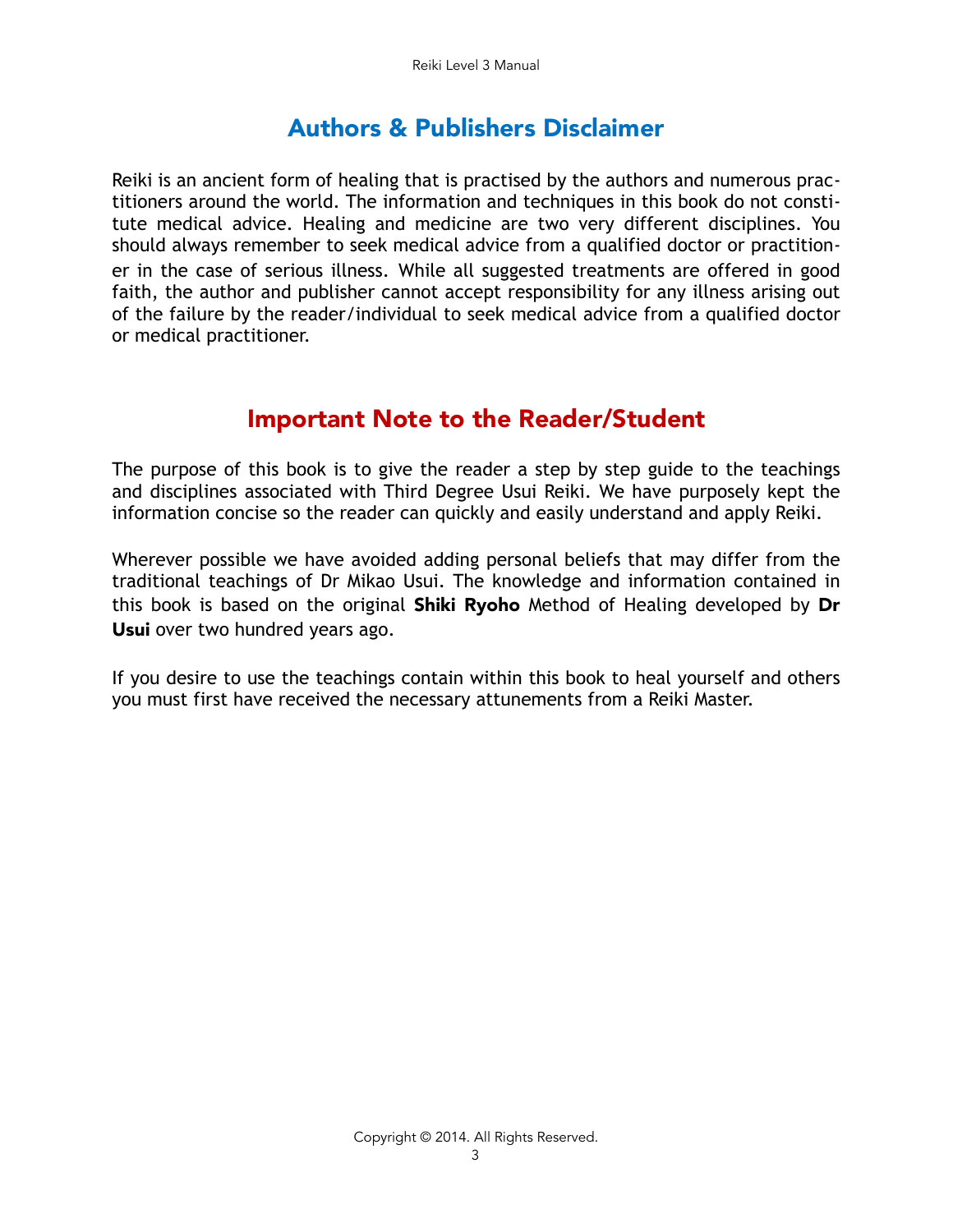# Course Outline

- Lesson 1: An Introduction to 3rd Degree Usui Reiki
- Lesson 2: Reiki and Symbolism
- Lesson 3: The Traditional Usui Reiki Master Symbol
- Lesson 4: The Non-Traditional Usui Reiki Master Symbol
- Lesson 5: Hatsurei Ho, Reiju, and Additional Reiki Techniques + Meditations
- Lesson 6: Psychic Surgery
- Lesson 7: The Reiki Attunement Ceremony
- Lesson 8: Reiki 1 Attunements
- Lesson 9: Reiki 2 Attunements
- Lesson 10: Reiki 3 Attunements
- Lesson 11: Fast Track Combined Reiki 1, 2, and 3 Attunements
- Lesson 12: Absent or Distant Reiki Attunements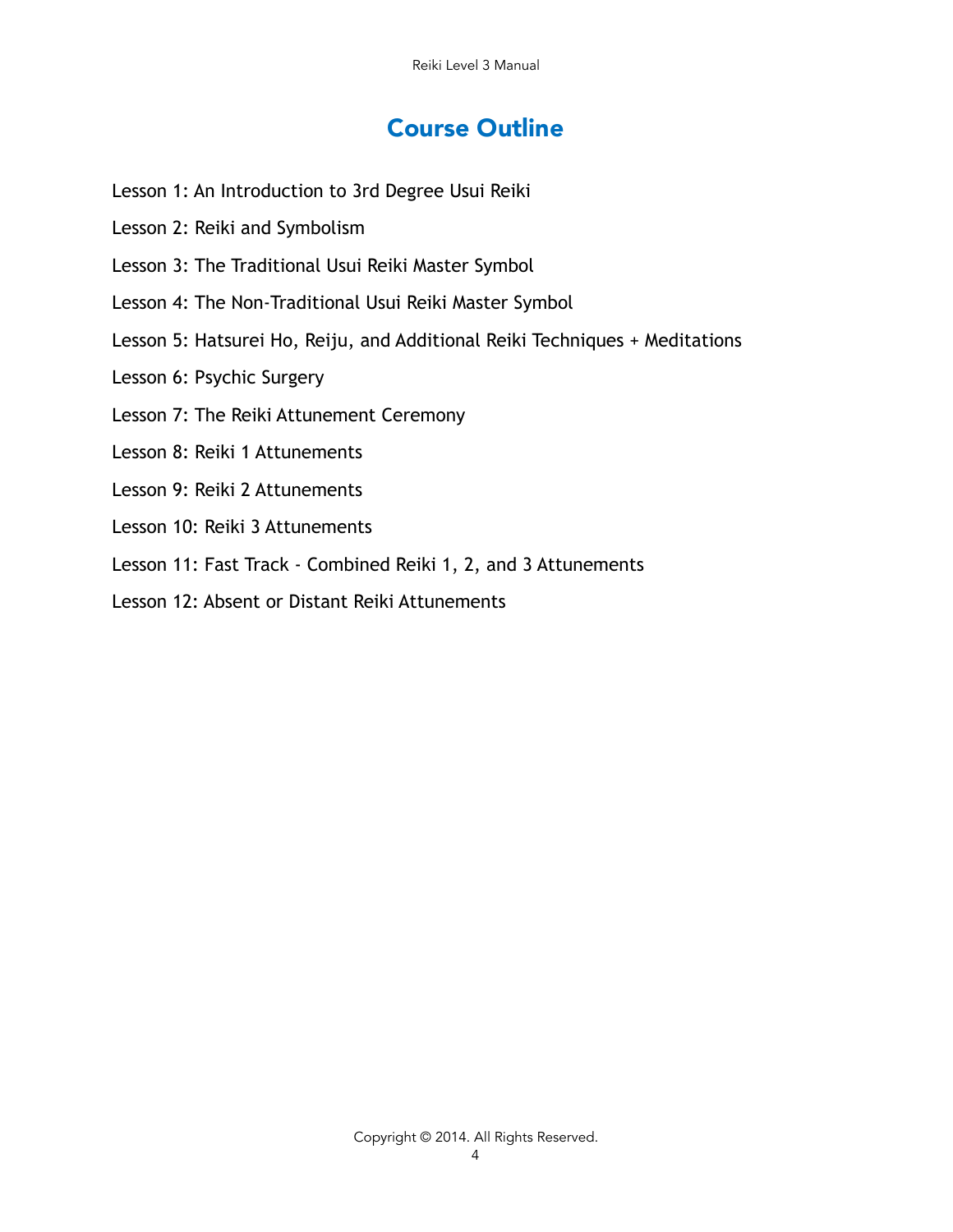

# Lesson 1: An Introduction to 3rd Degree Usui Reiki

Welcome to the Reiki Master Teacher Certification, the third and final course which is based on the original Shiki Ryoho Method of Healing developed by Dr Usui. The lessons contained within this course cover the information and techniques you will need to know and master in order to teach others about Reiki and pass on the gift of Reiki to your own students through the attunements.

Like our previous courses, our aim is to deliver the lessons in a simple and practical format so you can understand and assimilate the information quickly and easily.

Important note: No manual, home study course or even workshop training programme will ever be totally complete; there will always be more to learn. Our intention is simply to help you begin the journey. Where you end up, depends on you!

### The Third Degree (Master/Teacher)

In a nutshell, the third degree consists of learning the master symbol, receiving the attunements, and learning and mastering the attunement processes so you can then pass on and teach the gift of Reiki to others.

Becoming a Reiki Master is not the end of the journey - it is only the beginning of your own personal and spiritual development. A Reiki Master is not suddenly a better or wiser or more enlightened person than anyone else, it simply means that as a Reiki Master/Teacher you are now able to pass on the gift of the universal life force to others. Hopefully, a person seeking to become a Reiki Master is already a kind, considerate and spiritually developed individual who is seeking to not only enhance their own life, but also the lives of others.

The third degree is a natural progression for those who want to teach Reiki. The more Reiki teachers we have; the more people will be introduced and drawn to Reiki. This is in our opinion - vital. The world as a community needs to learn to live together and come to realize that we are all connected and should live in peace and harmony. Reiki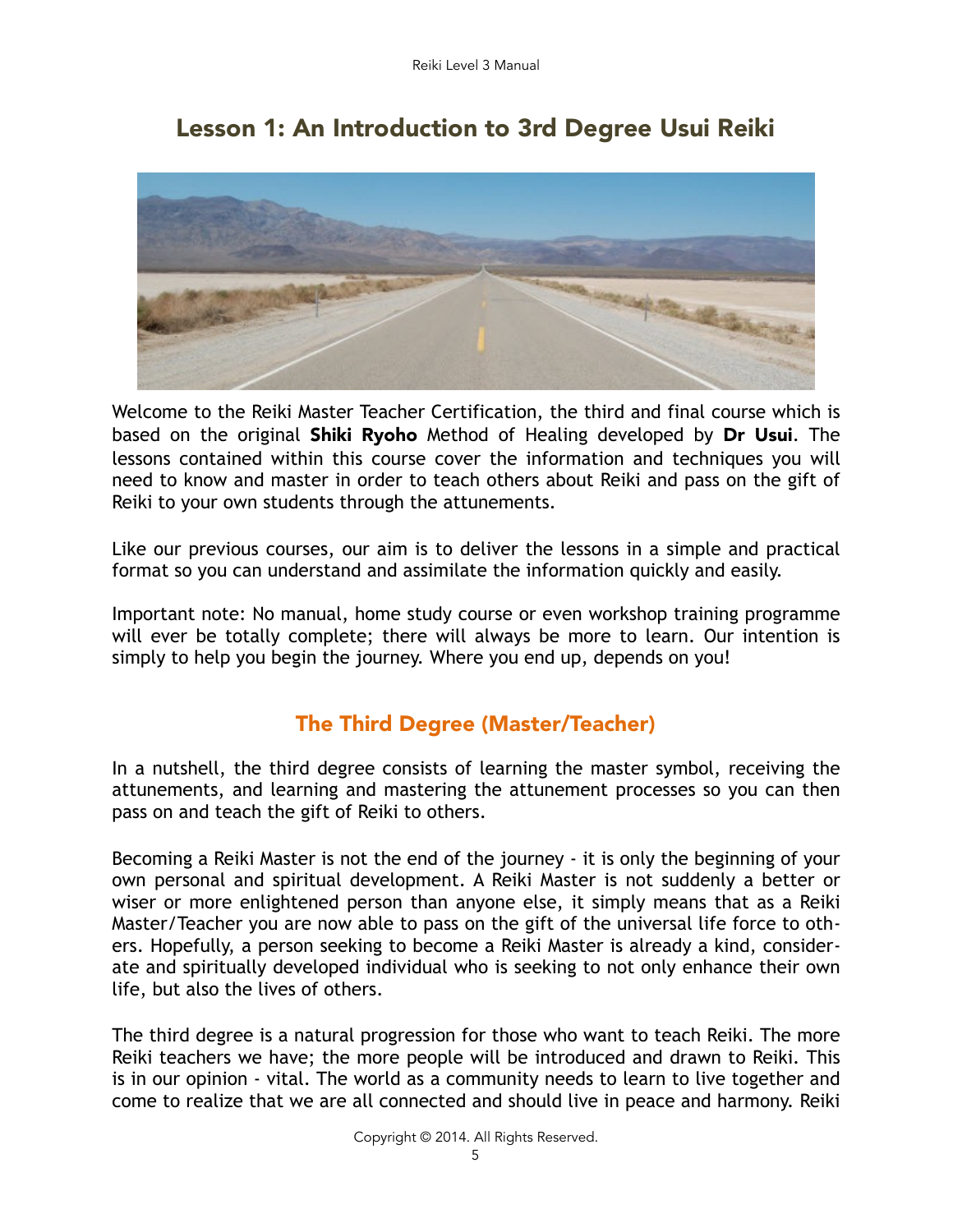can help heal some of the rifts and issues that drive us apart. The more people in tune with Reiki the better our world will undoubtedly become.

We personally do not believe that so called "traditional" Reiki Masters who can often charge as much as \$10,000 US dollars to an individual seeking to study Reiki, are helping to spread the word or the gift of Reiki. Reiki is a god given right. It is built into our genetic makeup - our very essence of being.

We as Reiki Masters/Teachers are just tools (let go of the ego), just like the Reiki symbols to be used to enhance and proliferate this natural healing method and way of life. We see no justification in making Reiki available only to the wealthy at the expense of often the most needy.

The most important pre-requisite to becoming a Usui Reiki Master/Teacher is the desire and intention to help others.

#### *Good luck on the journey.*



As I go through all kinds of feelings and experiences in my journey through life -- delight, surprise, chagrin, dismay -- I hold this question as a guiding light: "What do I really need right now to be happy?" What I come to over and over again is that only qualities as vast and deep as love, connection and kindness will really make me happy in any sort of enduring way. ~ Sharon Salzberg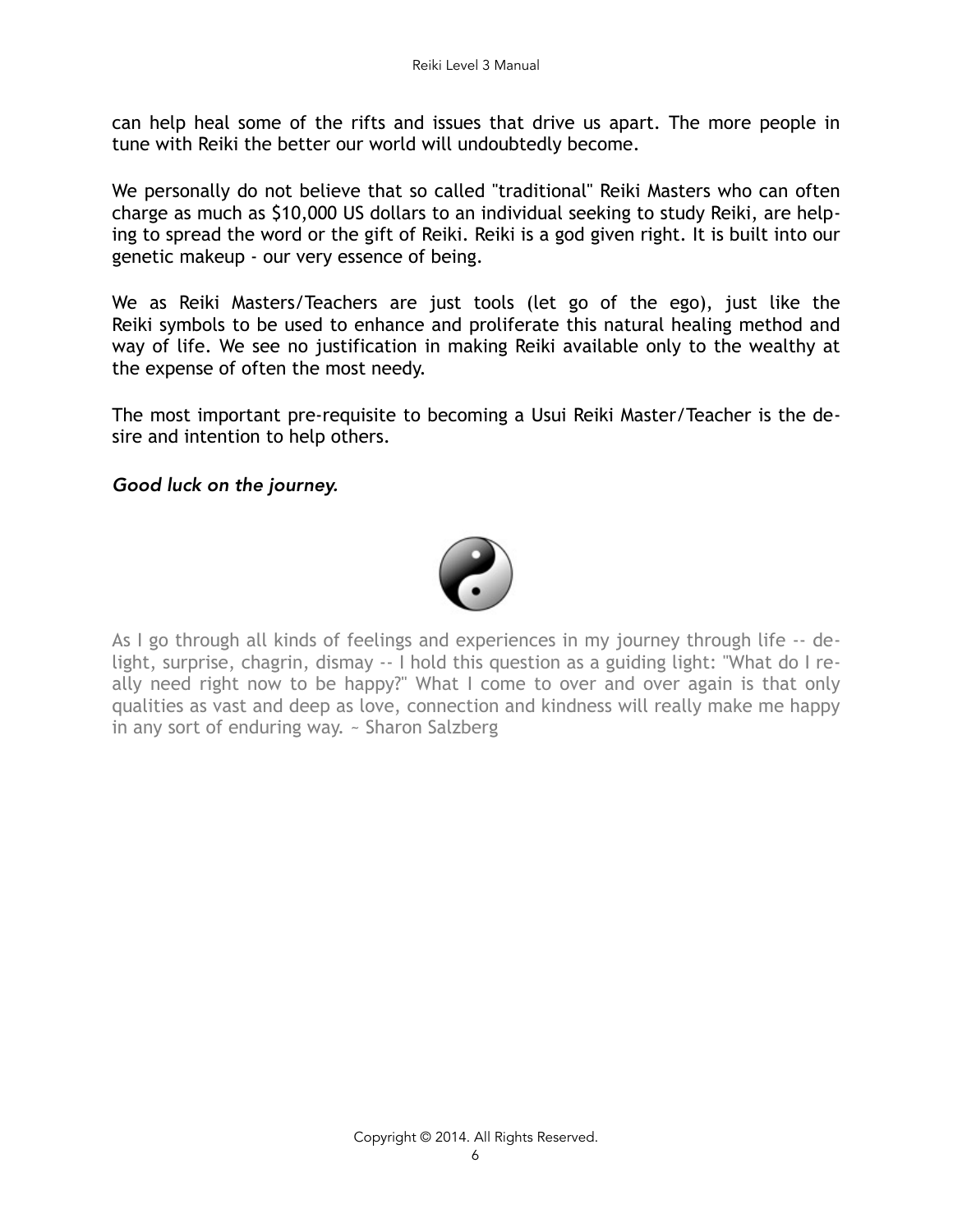# Lesson 2: Reiki and Symbolism

There are basically three different groups or types of symbols. Each group or type of symbol has its own unique set of beliefs regarding the nature of these symbolic forms:

The first group of symbols are those in which the power or ability to create effect is inherent in the form of the symbol. These symbols are often found and used in sacred geometry or the tattwa's.



#### The five Tattwa symbols:

- A Yellow Square representing Prithivi/Earth
- A Blue Circle representing Vayu/Air
- A Silver Crescent representing Apas/Water
- A Red Triangle representing Tejas/Fire
- A Indigo Ovoid representing Akasha/Spirit

Tattwa's along with to a certain extent Yantra Mandalas which are visual tools that serve either as centering devices or as symbolic compositions of the energy pattern of a deity as seen by tantric seers in their visions, are among those in which the actual shape or form is said to directly stimulate the subconscious energy patterns in the brain and energy body or physical and nonphysical reality.

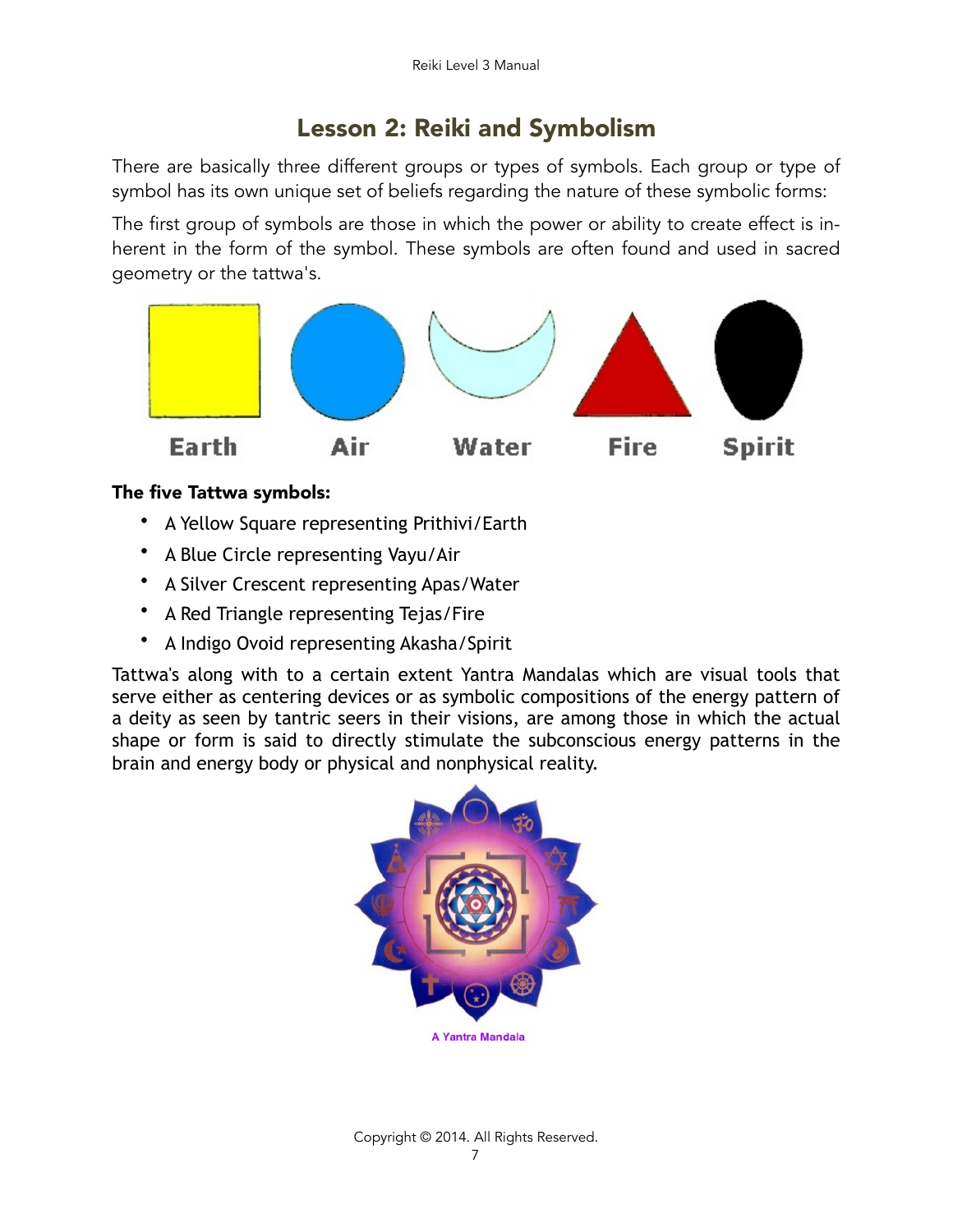These symbols are said to contain the power to awaken an ability or create a result or convey mystical information and realisation of themselves with no or little action or intention by anyone.

The second group envelopes the belief that certain objects and symbols like a Rosary or Prayer Beads can be charged or empowered by intention or ritual or proximity to holy places or people to contain the power to create an effect.



The third group of symbols are those that are tools or triggers which enable you to connect with; and harness an energy, a spiritual function or information etc, that exists separate from the symbol itself. The symbol is more like a light switch that can turn on the power. The symbol itself does not possess any power of its own. Most of the Symbols used in Reiki are Kanji's (written words which have esoteric symbolic meanings in some Buddhist traditions).

We believe that the Reiki symbols are part of the third group. They are tools, keys, on/ off switches to facilitate connection with different aspects of the universal energy for healing. They do not themselves have power. There are often many different ways to draw a particular Reiki symbol but they are all equally effective in connecting to Reiki the universal life force. If you look hard enough in your future Reiki study and research you will find many variations of each symbol, just remember that all variations will work and instead of worrying about which one is better simply focus of the intention and the purpose of the symbol.

The Reiki symbols are exactly that, symbols. They are not what they represent. The Reiki symbols represent specific energy properties and functions for healing and spiritual enhancement. When anyone who is attuned to Reiki visualises, draws or internally or externally intones the name of any of these symbols it helps them to connect themselves with the Reiki energy and activate the function and specific purpose the symbol represents.

The Attunements which are provided as part of this course will bestow an automatic ability to work with different levels of Reiki by intention and use words or thought as the activator as well as by consciously invoking the symbols.

Using direct intention to activate the symbols should not be seen as a default or easier substitute rather than assimilating the information and experience which you will gain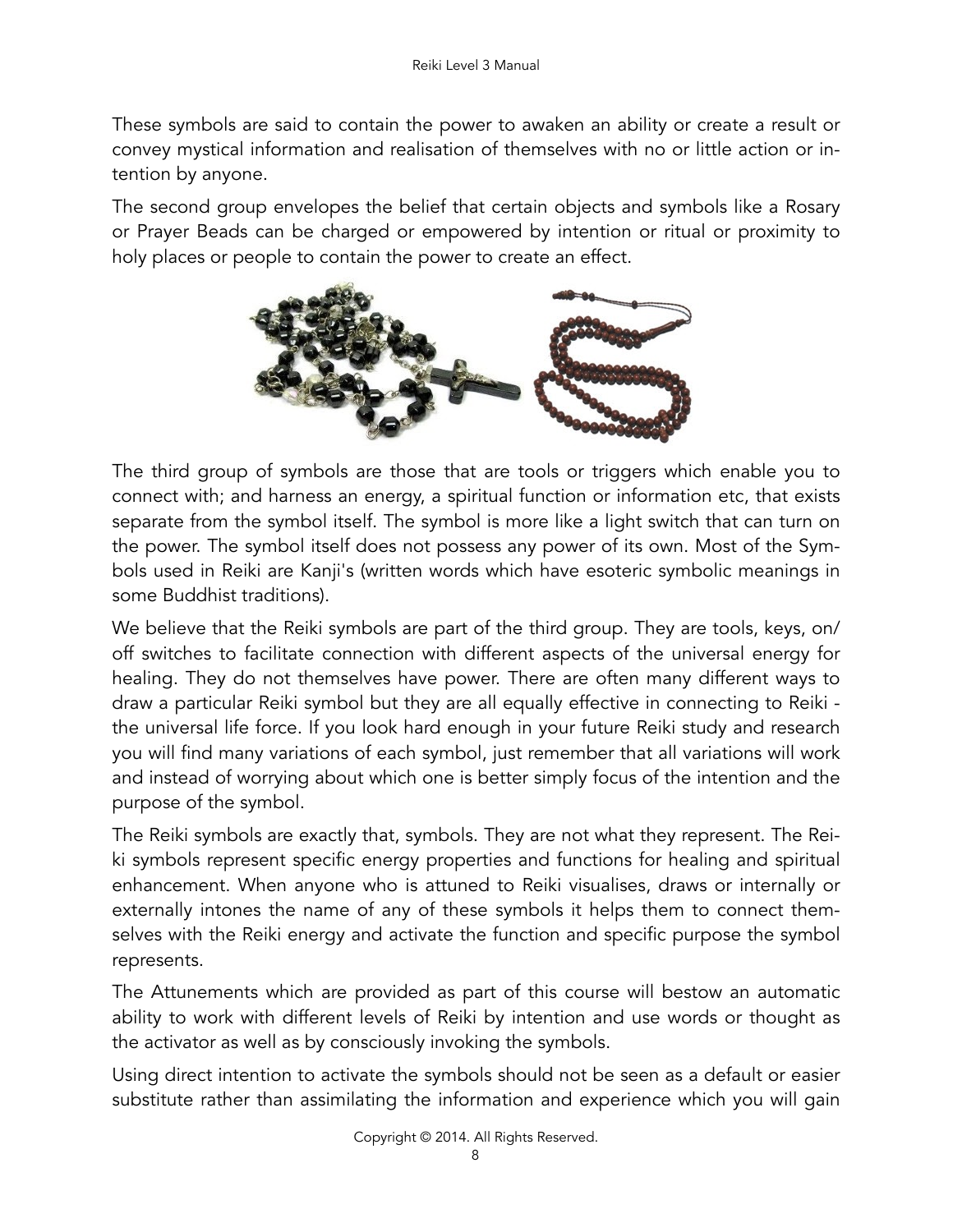from studying and using symbols. It is not necessary to understand the meanings of the symbols completely or even to consciously use them to gain and share the benefits of the Reiki system. Though it can enrich your experience to explore the meanings further through study and meditation. The symbols remind us that there are ways to focus on different aspects of the Reiki energy when we use them correctly in our Reiki practice.

You may also use Reiki to focus on other aspects and purposes of the universal energy by direct intention. Other systems which have evolved from Reiki such as Seichim and Karuna use different symbols to focus on other aspects of the energy. However you can use Reiki for these functions without further attunements and with or without the use of the additional symbols.

The method of becoming attuned so you had the ability to use Reiki has changed over the years from the way it was originally taught and practiced at the Japanese Reiki society. In Reiki Ryoho you would meet weekly with fellow members and a master, have a lesson or lecture and possibly practice and or receive healing treatment after which you would do the hatsurei ho meditation during which the master would give you and the other members "Reiju" an empowerment which helps to connect and deepen your connection to Reiki energy usually this is done gradually in accordance with your own personal development. Possibly after a period probably of a year or more of this practice and study you might be invited to learn the second teachings.

In the Hayashi-Takata lineage called Usui Shiki Ryoho the symbols are of more importance. The system was set up to teach Reiki faster than the lengthy training in Reiki Ryoho. There was more emphasis on symbols and hand positions so that students could connect to Reiki in order to work in the Hayashi clinic before they developed the ability to sense the energy of clients. This is also probably why an attunement process was developed similar to the initiations used in many healing and spiritual traditions in order to greatly accelerate, the clearing and connection and ability to work with universal energies. The Reiki Masters that Madam Takata trained were taught with this emphasis on the symbols and were also sworn to secrecy about the Reiki symbols and other practices.



Life shrinks or expands in proportion to one's courage. ~ Anais Nin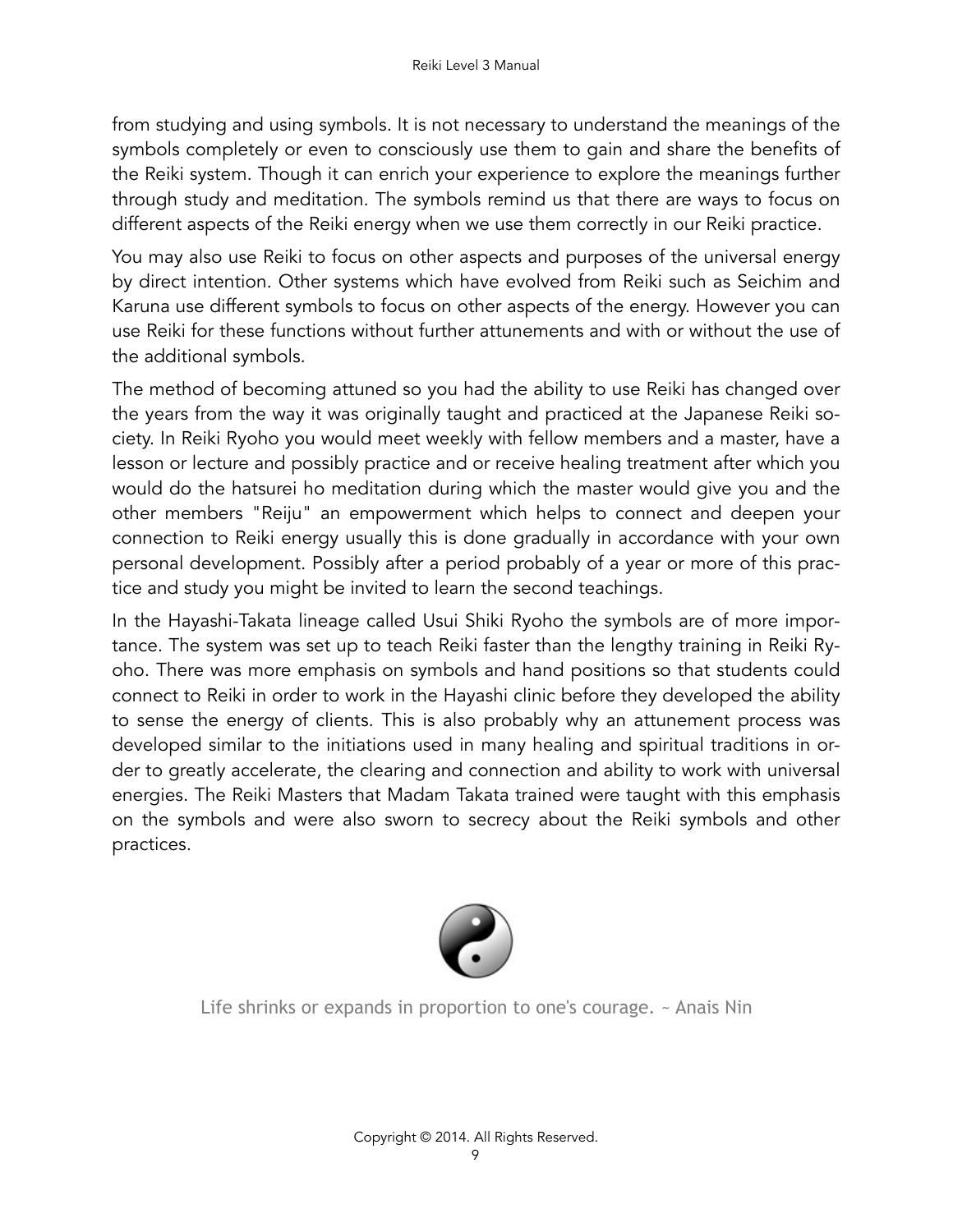

# Lesson 3: The Traditional Usui Reiki Master Symbol

# 2 Versions of the Dai Ko Myo (DKM)

# THE Reiki MASTER SYMBOL - DAI KO MYO

Pronunciation: dye-ko-me-o

# Alias: The Master Symbol or DKM

It is the most powerful symbol in the Reiki group. It can be used only by Reiki Masters. This symbol is used to heal the soul. Since it deals with the soul and our spiritual self it heals disease and illness from the original source in the aura or energy fields. It helps to provide enlightenment and peace. It also allows you to become more intuitive and psychic. With practice this symbol can bring profound changes in one's life.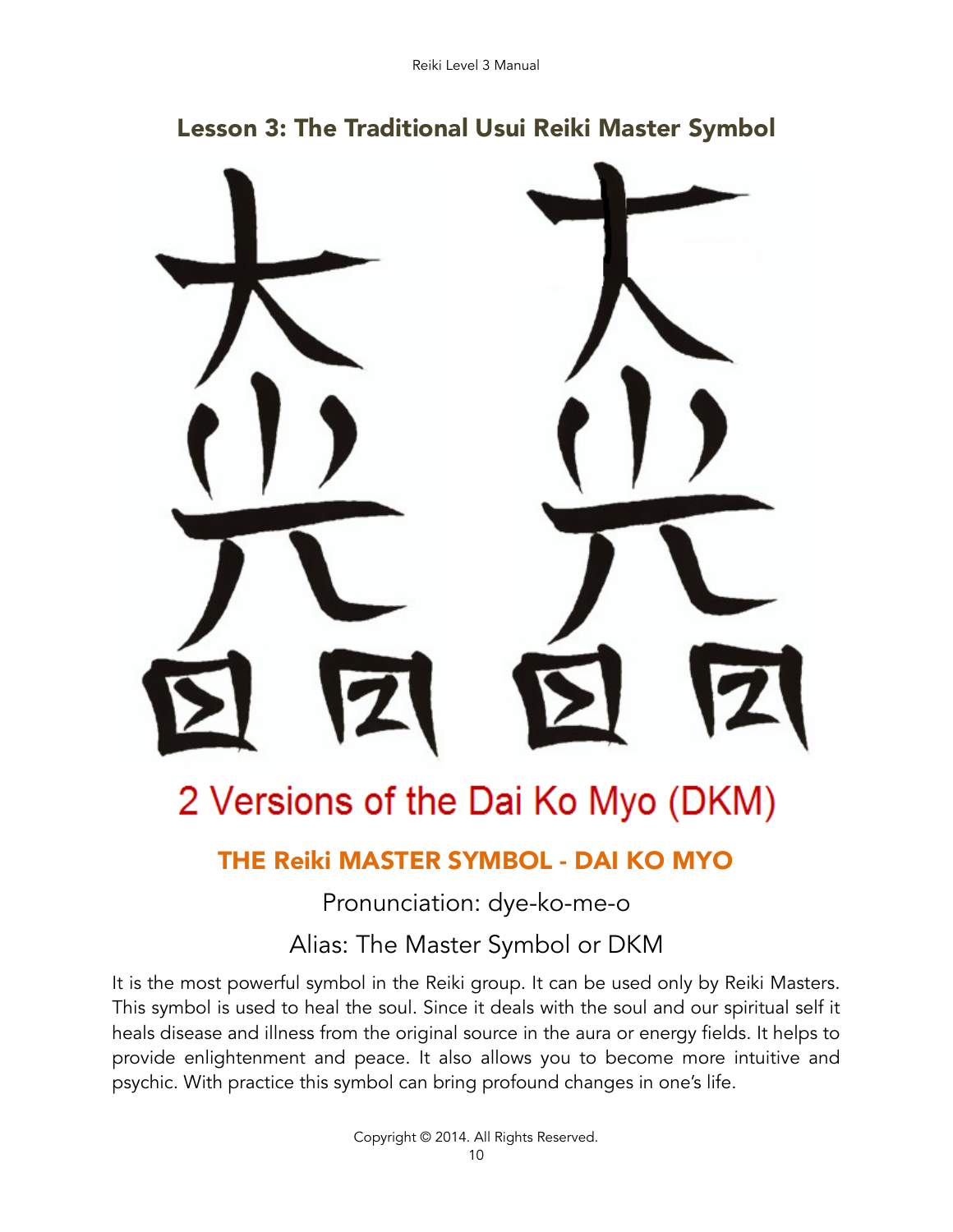The DKM symbol is a composition of three kanji's. The kanji's compose the mantra "dai ko myo". Simply translated, it means "great bright light" or "great shining light". It may also be interpreted as "great enlightenment". It represents the divine and the source for Reiki. This symbol may simply be called the "satori symbol". This symbol is used in Buddhism and is found written in Buddhist temples; therefore, although it is sacred, it is not secret. Japanese people who are not devoted Buddhists recognize these three kanji together. Modern Japanese would pronounce it as "dai ko mei" instead. This symbol was chosen because Usui knew its inner meaning. Some say this symbol means "Great Being of the Universe, shine on me" or "Treasure House of the Great Beaming Light", but these are simply embellished translations of "great bright light". Like the third symbol (the HSZSN), we can look at the meaning of each kanji separately. The definitions below are taken from an online Chinese dictionary.



The first kanji ("dai") is an adjective meaning "big, large" or "great, grand". It is an adverb meaning "greatly".

The second kanji ("ko") is a noun meaning "light". It is also an adjective meaning "smooth, glossy". It is also an adverb meaning "merely, purely" or "completely".

The third kanji ("myo") is an adjective meaning "bright, light" or "clear, evident". It is also a verb meaning to "understand, know".

From this you can clearly see that "dai ko myo" means "great bright light". The Japanese definitions of the kanji are the same as above. To draw this symbol, you should

Copyright © 2014. All Rights Reserved.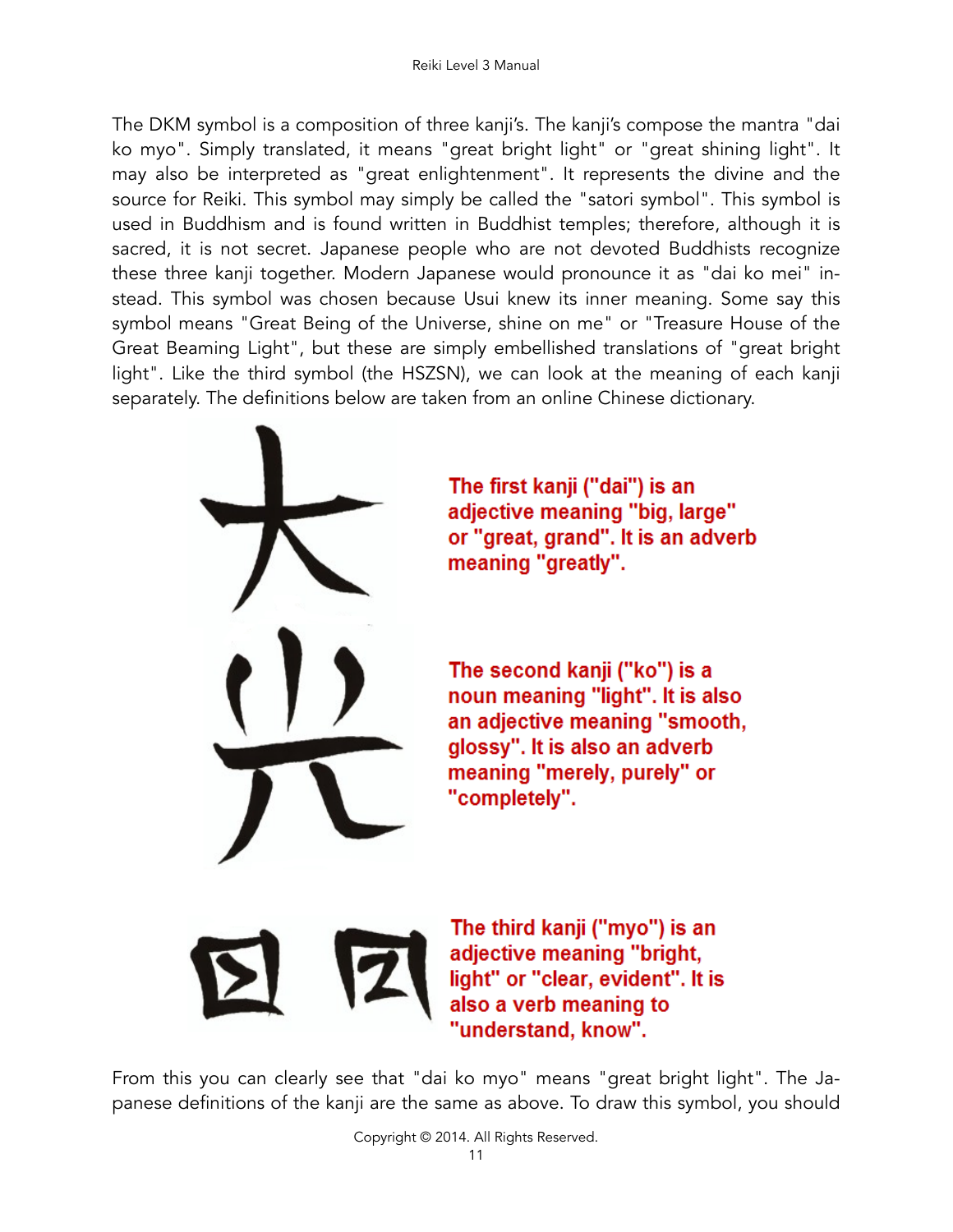follow the same rules as shown in the Reiki 2 Module: Left to Right and Top to Bottom (more details below) Most variations of this symbol are badly written versions of the kanji, which are properly shown above.

In Essential Reiki, Stein has a variation in which the third kanji of this symbol is just a double of the kanji on the right in "myo". Essentially it looks like the kanji for "moon moon", which is unfortunate because it leaves out the kanji for sun in the whole symbol. The sun kanji is significant to the symbol as it relates to the idea of enlightenment. Stein does not actually use this symbol as she mistakenly thinks of another symbol as a replacement for the DKM, when in fact, her replacement has a different function than DKM. The symbol she uses as "DKM" is from the Usui/Tibetan tradition, and when she was given the symbol she was not taught its meaning nor given its correct name, dumo. The Usui/Tibetan tradition uses dumo to reflect the idea of mastery along with dai ko myo (although, their version of the DKM has been distorted from the actual kanji above).

To confuse the issues further, Stein has drawn her "dai ko myo" (dumo) differently than the Usui/Tibetan tradition, turning the symbol clockwise 90 degrees and emphasizing the spiral portion of the symbol, as she associates the Usui/Tibetan symbol with the idea of the eternal goddess in paganism and goddess-centered spirituality.

There is another symbol also called "dai ko myo" used in Barbara Weber Ray's organization, The Radiance Technique. This symbol is quite similar to dumo. Aside from Stein and Ray, there does not seem to be too many replacements for this symbol nor as many variations as there is with the HSZSN symbol. The DKM symbol is predominantly used during each attunement to connect you to Reiki and may be used for treatments as well along with the other symbols. In fact, it may be used instead of any of the other symbols as this symbol represents the source for Reiki. Use your intuition to guide you in using this symbol. Meditation on the DKM may illuminate and help you to understand Reiki.

Please Note: You can choose to use all four symbols in a healing session or none at all. In others words you do not need the symbols to give Reiki healing - after all, you can give Reiki healing after the Reiki One attunement. Remember that the symbols are taught as a tool to aid in focusing your energy and attention. Of course the symbols can often help healing, but really it's only because it helps direct you to the healing that is needed.

Get to know the symbols well and use them often enough to help you focus your energy, but do not become overly dependent on the symbols as once you Reiki knowledge, skill and understanding develops you can work just as effectively without them. Reiki as Usui used it was simple and easy. There were few rules. It was straightforward and uncomplicated. This is how Reiki should be. Reiki of course needs to be flexible and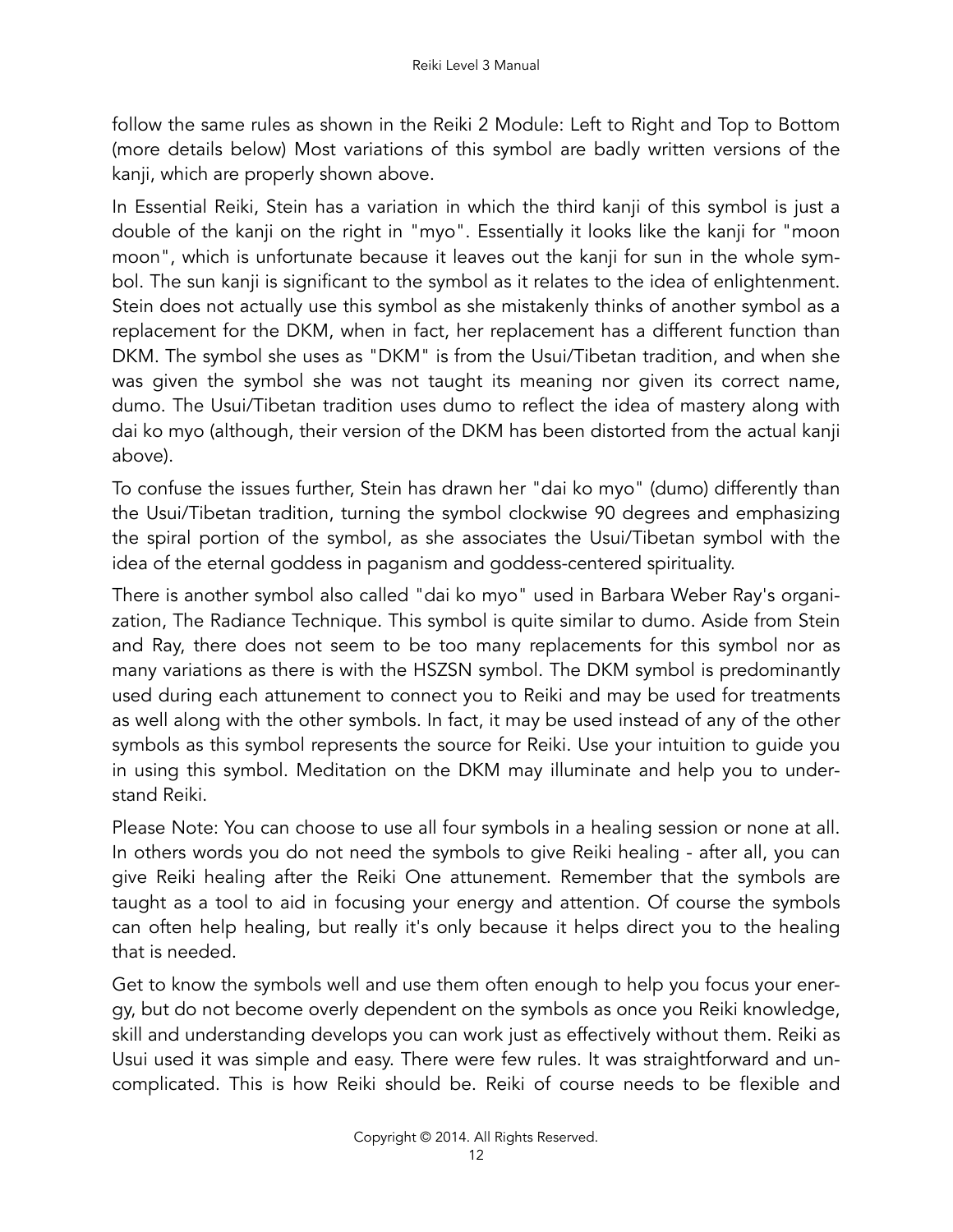adaptable to both the practitioner and the recipients' needs, but Reiki shouldn't be changed, modified or adapted to the point of unnecessary complication.

## The Modern DKM Symbol



Directions for drawing the traditional DKM symbol follow on the next page.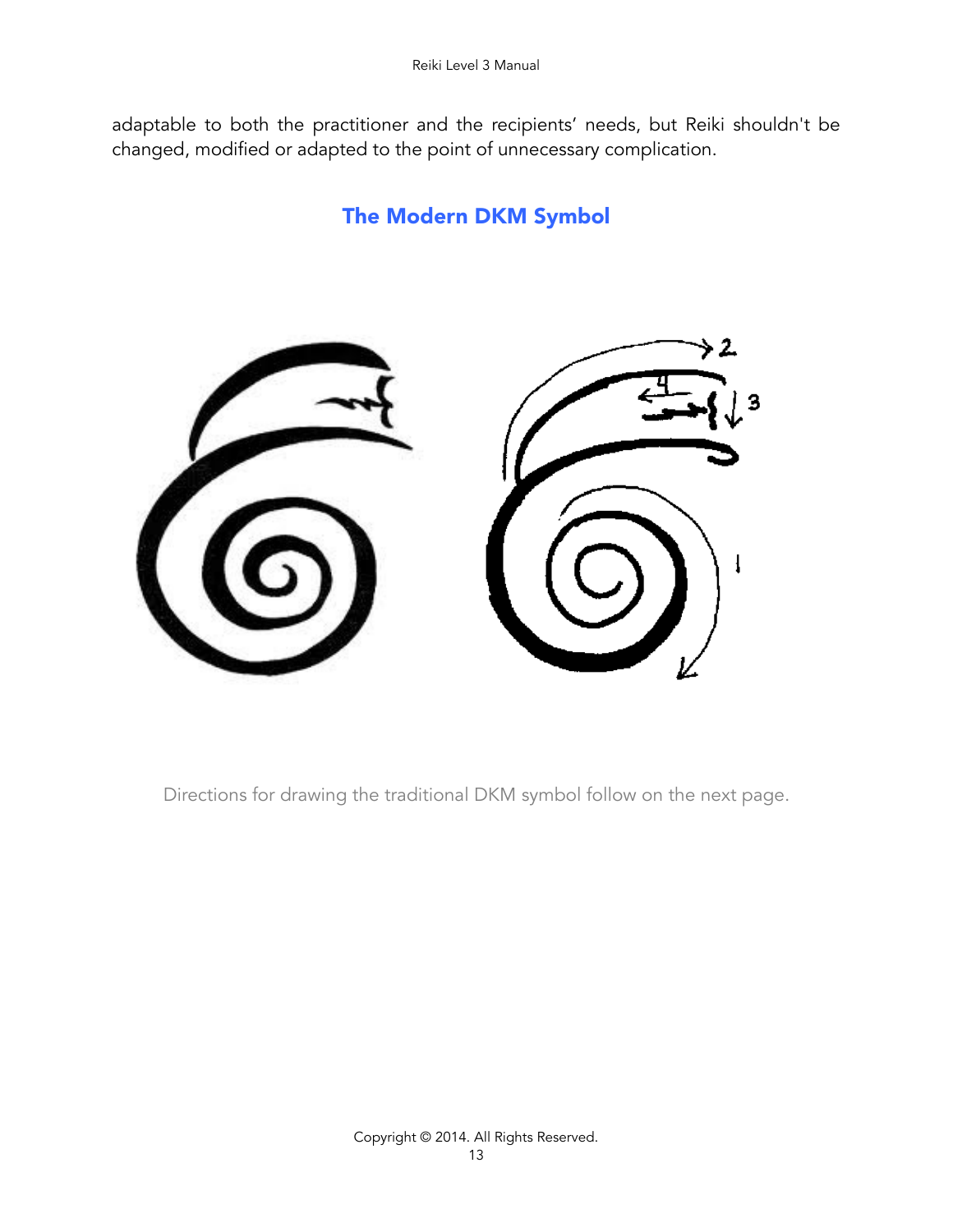

#### How to draw the DKM Version 2

Copyright © 2014. All Rights Reserved.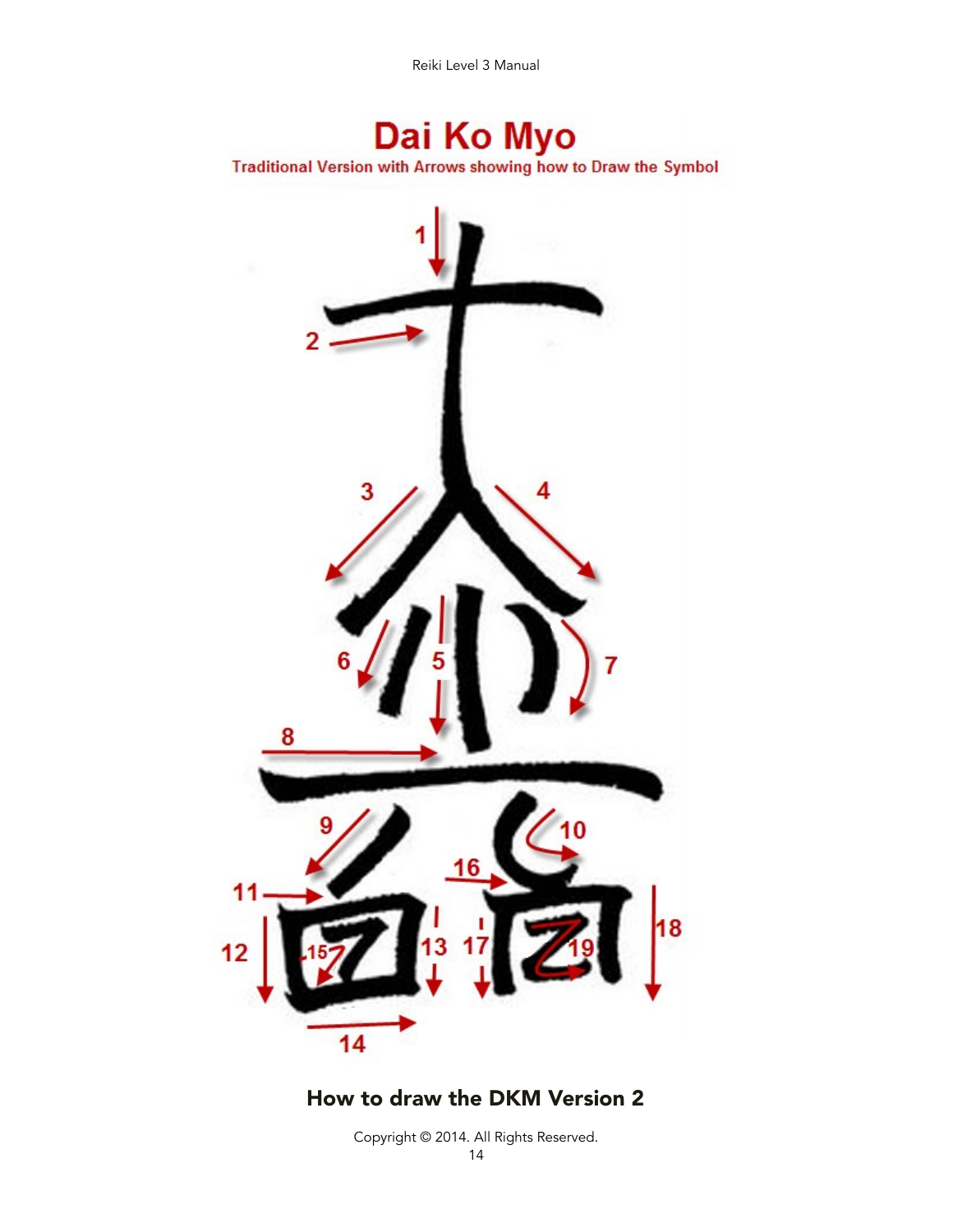## (Also Considered Traditional by Some RM's)

We Do NOT use this version of the symbol.



**PLEASE NOTE:** It doesn't matter which version of the DKM you choose to use, Always remember it is the intention that is of paramount importance, ALL versions of the DKM symbol will work.

## Dai Ku Myo - Empowerment - The Master Symbol

The Dai Ku Myo symbol represents empowerment; intuition, creativity and spiritual connection, it enables recognition and clarity about your true path in life. The DKM master symbol is used for activating the initiation and attunement of others to Reiki. This is the only symbol added in traditional Usui Reiki during the Master training workshop. There are a couple of additional symbols that are not originally part of Usui system that many teachers have added and we will discuss them later in this lesson.

DKM activates a powerful energy for Self Empowerment and is used for opening Spiritual connection and intuition and cellular healing. Once you are attuned to this energy you can use it for treating yourself and others each time you activate Reiki. It is said to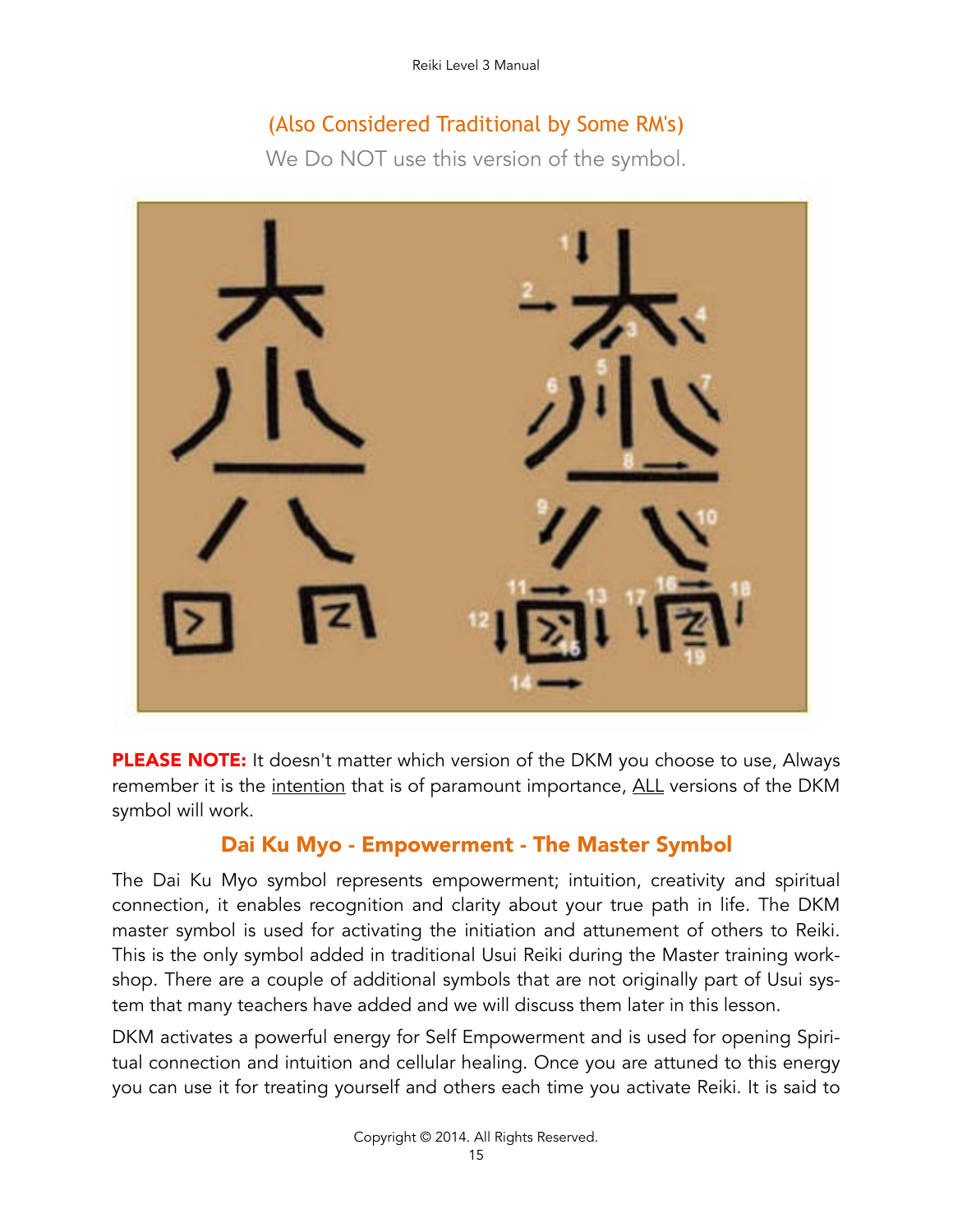work at the cellular and genetic levels and is valuable for treating Migraine Headaches. Many people have also found that the Level three Reiki Master/Teacher Attunement increases their intuitive and psychic abilities.

We have heard the DKM referred to as the vocational or life purpose function because it often seems to initiate dramatic changes in career and lifestyle. The DKM can also be used to help Manifest or attract your goals, dreams and desires into your life. To use the DKM for manifestation you activate this energy by drawing/projecting or intoning the symbol and then clearly visualize what you intend to manifest into your life or future. However, this will not bring you things that are not in accord with your high self and soul purpose.

The spiritual bodies affect the physical body. Healing at the Master level is thought to directly affect the higher spiritual body template and can lead to immense transformation and healing on all levels of being and possibly at times, Miracles.

It is taught in many healing modalities that all disease comes from blocks forming in the energy body. Reiki treatment will help remove these blocks, free stagnant energy, restore energy to depleted areas and improve the function and stability of the energy body. This contributes to physical healing and emotional, mental and spiritual wholeness. We use the Usui DKM constantly. It calls in a complete range of the most positive energy frequencies possible in each specific situation. It can also be used to clear away negativity and as a protective symbol. One focus of this symbol is the healing of the soul. The physical body reflects the condition of the spiritual body, and one can often effectively heal disease at its causal root, or spiritual level, with the DKM.

## METHODS FOR SYMBOL ACTIVATION

The DKM can be activated in any of the following ways:

- By drawing the DKM with your palm centre
- By drawing the DKM with your finger
- By visualizing the DKM
- By drawing or projecting the DKM with or from your third eye
- By intoning internally or externally the symbol's name three times: DKM DKM DKM.
- You can use whatever method you wish or prefer, but remember always as with everything Reiki it is the intent that counts and is of paramount importance.

## Where to apply the DKM during a healing session?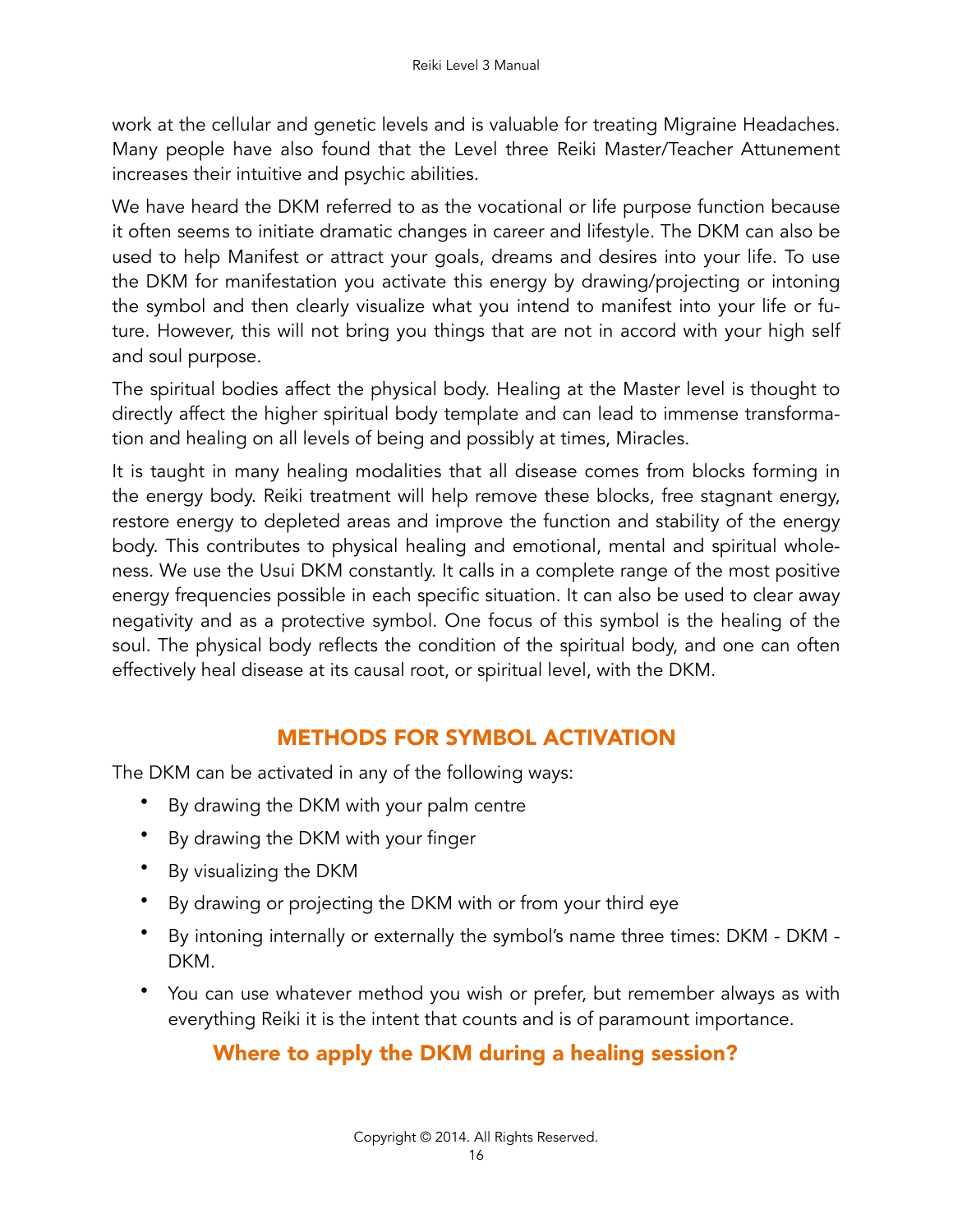First draw or project the DKM symbol on your own hands/palms and then draw or project the same symbols on to:

- The clients crown chakra
- The areas to be treated (if known)
- The clients hands/palms

If you find it difficult to remember the full pronunciation Dai Ko Myo or you do not want to be seen drawing the DKM symbol, silently intone the "alias" DKM three times, as all methods have the same energy, and as always intention is the key.

### Using the Reiki Master Symbol

As already discussed The Usui Master Symbol (DKM) has several meanings. The most common is 'The Great Shining Light". Usui developed Reiki from his experience on Mt. Kurama. He had a satori, a moment of oneness, an awakening, to his true nature. In that oneness, he created Reiki.

The most common definition of Reiki can be read as "Universal Life Force". However, the Kanji can also be read to mean the Universal life energy or spirit coming together with us. In this meaning it represents our oneness with all. This is true Reiki.

During the third degree, we learn the Dai Ko Myo symbol. We are one with the great shining light; the universal life force is merged with our own. This does not come about by simple attunement or a paper certificate, but through realisation. There is nothing to attain, there is no goal to reach – just oneness.

The DKM is said to represent love, light and harmony. These three together represented the ultimate source in the same way that the Father, Son and Holy Ghost do. The DKM is the "Great Shining light". This is the source. Once you know the Dai Ko Myo, you can use it for any form of Reiki healing or purpose, even in place of all the other symbols. This is both because as a triune symbol it contains the others, and because it is the first step in moving from symbol reliance to being one with Reiki – the energy of life.

Use the DKM everywhere and anytime you might want to use the other symbols. Use the name of it as a mantra to meditate, concentrating on the Ultimate source of all. Embrace the great shining light and let it illuminate you. Perhaps then you will come to realise that you are yourself Reiki.

### **Variations of the DKM**

There are a number of different symbols that are also called the DKM or have been given a new modern name or interpretation. These variants were not taught by Dr Usui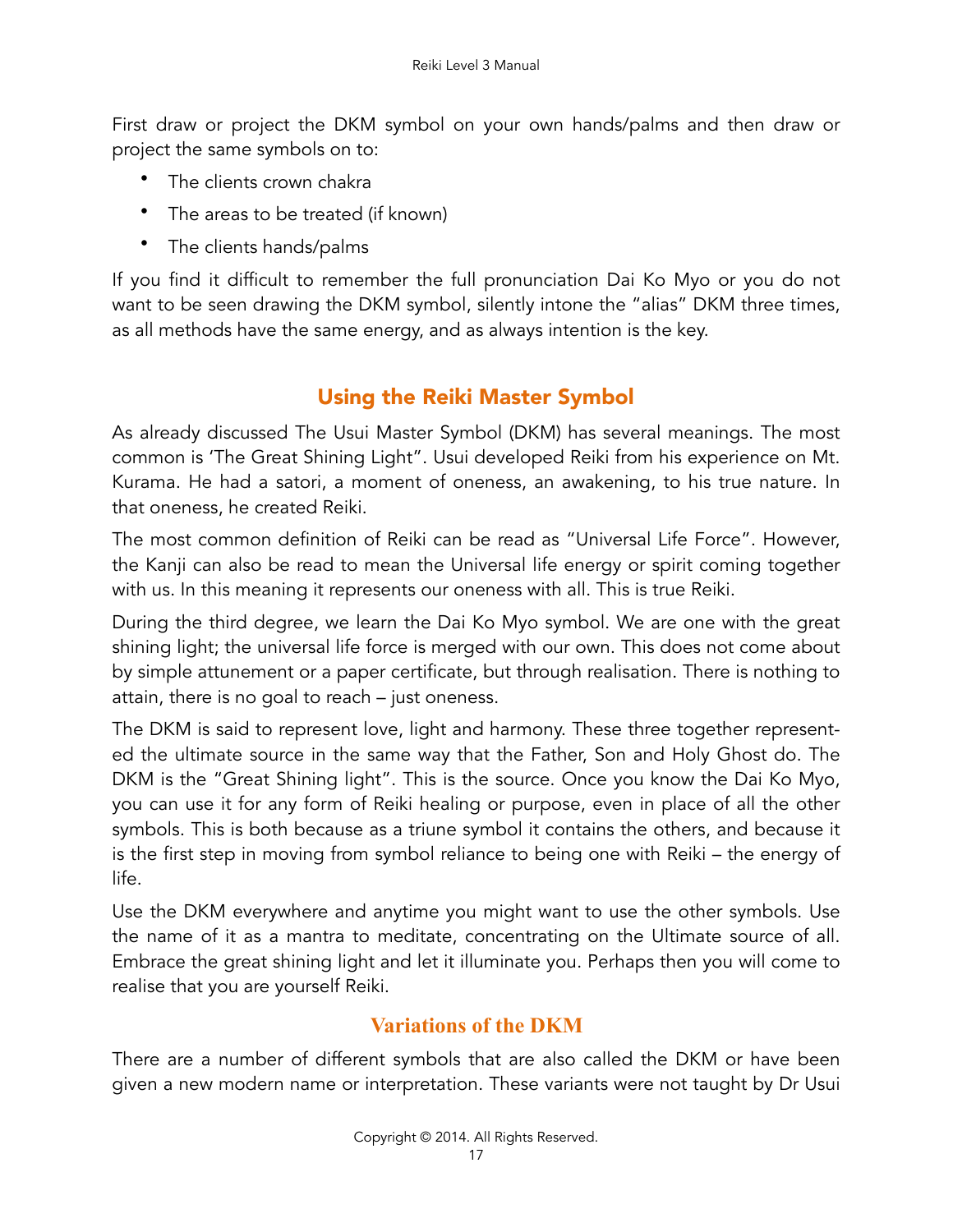and are not used by most traditional Reiki Masters. We personally do not use any variations of the DKM in our practice or workshops but mention them here simply for your information.

Most People who use the Traditional DKM only use the other so called master symbols when doing attunements. Once you are attuned to Reiki Master/Teacher level you can choose to either ignore the non traditional symbols completely or if you prefer you can experiment with them and decide what is right for you and your practice.

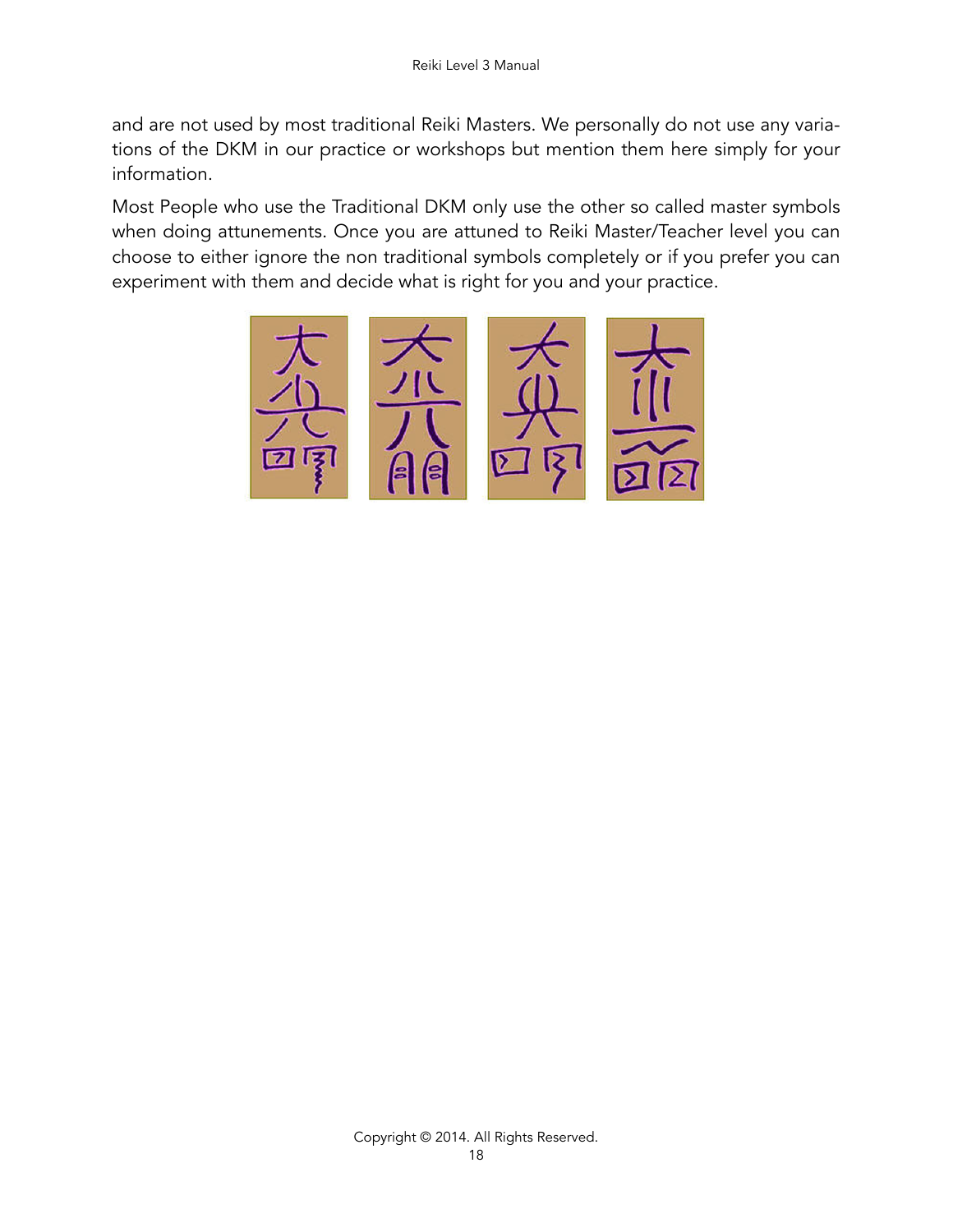*I hope you enjoyed this except from the Manual!* 

*This excerpt is protected by copyright, and may not be reproduced or shared in any way, under any circumstances.* 

*The Licensing for all 3 Reiki Manuals is part of the Reiki Teacher Business Package, which you can purchase from:* 

<http://www.sacredwellness.co/reiki-teacher-business-package>

### THE REIKI TEACHER BUSINESS PACKAGE

A turn-key Reiki Business solution! Have everything you need to start teaching Reiki workshops, including The Sacred Wellness Reiki Training Guide, all 3 Reiki Manuals, and Lecture Notes!

This package includes the Licensing and Master Resale Rights (MRR) for the following manuals:

- Reiki Level 1
- Reiki Level 2
- Reiki Level 3 Master Teacher

These are the same manuals that I use in my Reiki workshops, and I've received nothing but positive feedback about them from my students. Plus, you'll also receive my expert guidance from years of teaching Reiki workshops, which I've compiled into The Sacred Wellness Reiki Training Guide!

The Sacred Wellness Reiki Training Guide is an indispensable tool for all Reiki Teachers, and it specifically addresses the curriculum found in these manuals. I've included my own commentary on each manual, plus suggestions on how and when to perform attunements, how to facilitate student practice sessions, and how to plan your topics for each of Reiki Level 1, Reiki Level 2, and Reiki Level 3 Master Teacher workshops.

Plus, you'll receive Lecture Notes to accompany each Reiki Manual, 2 Client Intake Forms, and a document outlining your Licensing Terms.